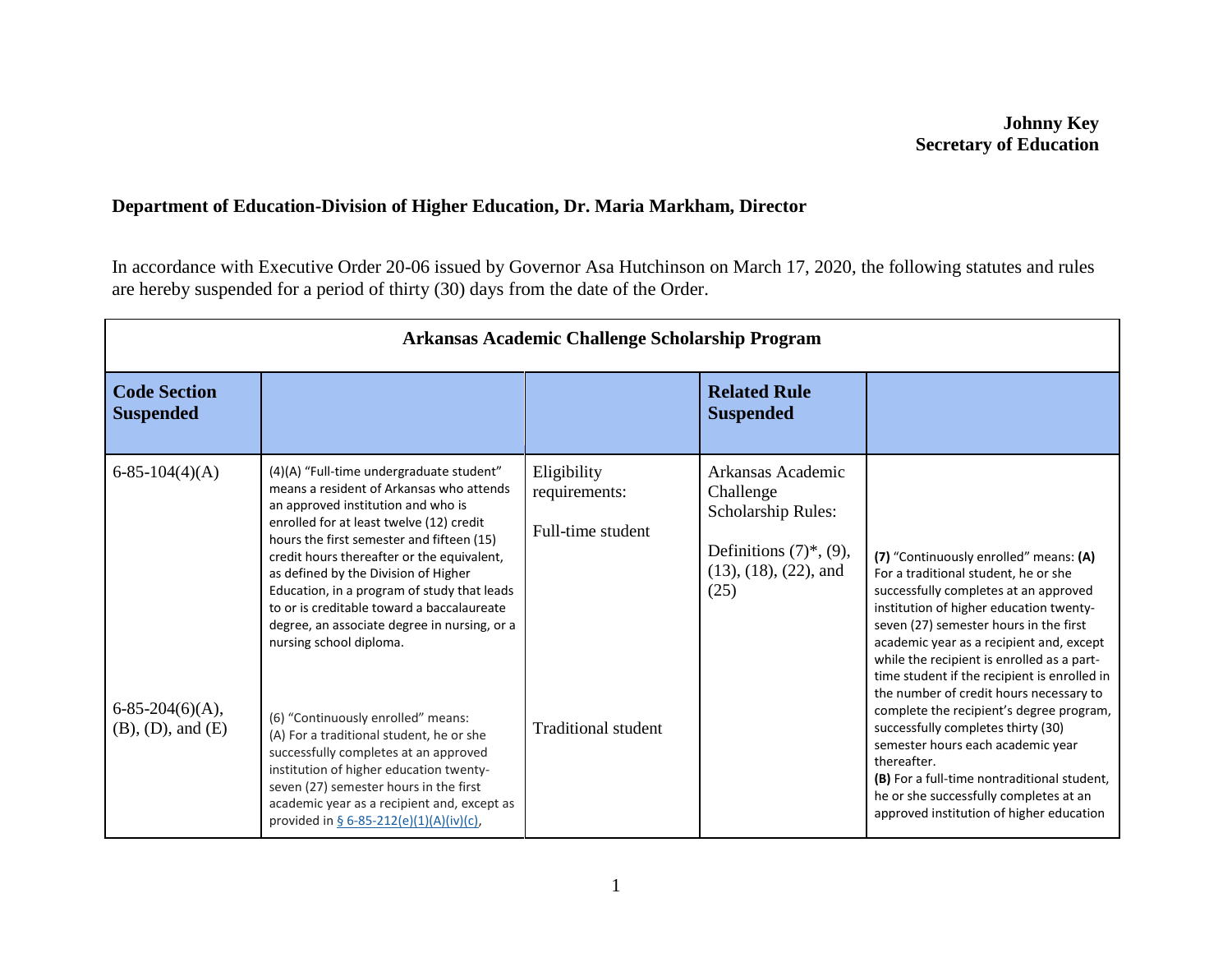| $6-85-204(11)(A)$<br>and $(B)$ | successfully completes thirty (30) semester<br>hours each academic year thereafter;<br>(B) For a full-time nontraditional student,<br>he or she successfully completes at an<br>approved institution of higher education at<br>least fifteen (15) semester hours of courses<br>in consecutive semesters;<br>(D) For a part-time nontraditional student,<br>he or she successfully completes at an<br>approved institution of higher education at<br>least six (6) semester hours of courses in<br>consecutive semesters; and<br>(E) For a student who is enrolled in a<br>degree plan that has a maximum number<br>of semester hours in a semester that is less<br>than the requirements of subdivisions<br>(6)(A)-(D) of this section, he or she<br>successfully completes at an approved<br>institution of higher education the<br>maximum number of hours required by the<br>degree plan for the semester;<br>(11) "High school grade point average"<br>means the numbered grade average on a<br>student's high school transcript calculated:<br>(A) For a traditional student, using the first<br>seven (7) of the last eight (8) semesters the<br>student completed prior to graduating high<br>school; or<br>(B) For a nontraditional student, using the<br>last eight (8) semesters the student<br>completed before graduating high school;<br>(17) "Postsecondary grade point average"<br>means the cumulative numbered grade<br>average for college credit courses as | Non-traditional full-<br>time student<br>Non-traditional part-<br>time student<br>Programs with<br>semesters less than 15<br>hours offered. (i.e.<br>Nursing) | $*(7)(A)$ and (B)<br>repeated in rules;<br>both suspended) | at least fifteen (15) semester hours of<br>courses in consecutive semesters.<br>(A) For a part-time nontraditional<br>student, he or she successfully completes<br>at an approved institution of higher<br>education at least six (6) semester hours<br>of courses in consecutive semesters;<br>(B) For a student who is enrolled in a<br>degree plan that has a maximum number<br>of semester hours in a semester that is<br>less than the requirements of<br>subdivisions (7)(A)-(C) of this section, he<br>or she successfully completes at an<br>approved institution of higher education<br>the maximum number of hours required<br>by the degree plan for the semester;<br>(9) "Full Time Student" means a student<br>enrolled in at least twenty-seven (27)<br>semester hours the first academic year<br>and thirty (30) semester hours per<br>academic year thereafter or the<br>equivalent, as described in this rule, or<br>the equivalent as defined by the<br>Department of Higher Education;<br>(13) "High school grade point average"<br>means the numbered grade average on a<br>student's high school transcript<br>calculated:<br>(A) For a traditional student, using the<br>first seven (7) of the last eight (8)<br>semesters the student completed prior<br>to graduating high school; or<br>(B) For a nontraditional student, using<br>the last eight (8) semesters the student<br>completed before graduating high<br>school; |
|--------------------------------|--------------------------------------------------------------------------------------------------------------------------------------------------------------------------------------------------------------------------------------------------------------------------------------------------------------------------------------------------------------------------------------------------------------------------------------------------------------------------------------------------------------------------------------------------------------------------------------------------------------------------------------------------------------------------------------------------------------------------------------------------------------------------------------------------------------------------------------------------------------------------------------------------------------------------------------------------------------------------------------------------------------------------------------------------------------------------------------------------------------------------------------------------------------------------------------------------------------------------------------------------------------------------------------------------------------------------------------------------------------------------------------------------------------------------------------------------------------------------------|---------------------------------------------------------------------------------------------------------------------------------------------------------------|------------------------------------------------------------|------------------------------------------------------------------------------------------------------------------------------------------------------------------------------------------------------------------------------------------------------------------------------------------------------------------------------------------------------------------------------------------------------------------------------------------------------------------------------------------------------------------------------------------------------------------------------------------------------------------------------------------------------------------------------------------------------------------------------------------------------------------------------------------------------------------------------------------------------------------------------------------------------------------------------------------------------------------------------------------------------------------------------------------------------------------------------------------------------------------------------------------------------------------------------------------------------------------------------------------------------------------------------------------------------------------------------------------------------------------------------------------------------------------------------------------------------|
| $6 - 85 - 204(17)$             | calculated using a 4.0 scale;                                                                                                                                                                                                                                                                                                                                                                                                                                                                                                                                                                                                                                                                                                                                                                                                                                                                                                                                                                                                                                                                                                                                                                                                                                                                                                                                                                                                                                                  |                                                                                                                                                               |                                                            | (18) "Postsecondary grade point<br>average" means the cumulative                                                                                                                                                                                                                                                                                                                                                                                                                                                                                                                                                                                                                                                                                                                                                                                                                                                                                                                                                                                                                                                                                                                                                                                                                                                                                                                                                                                     |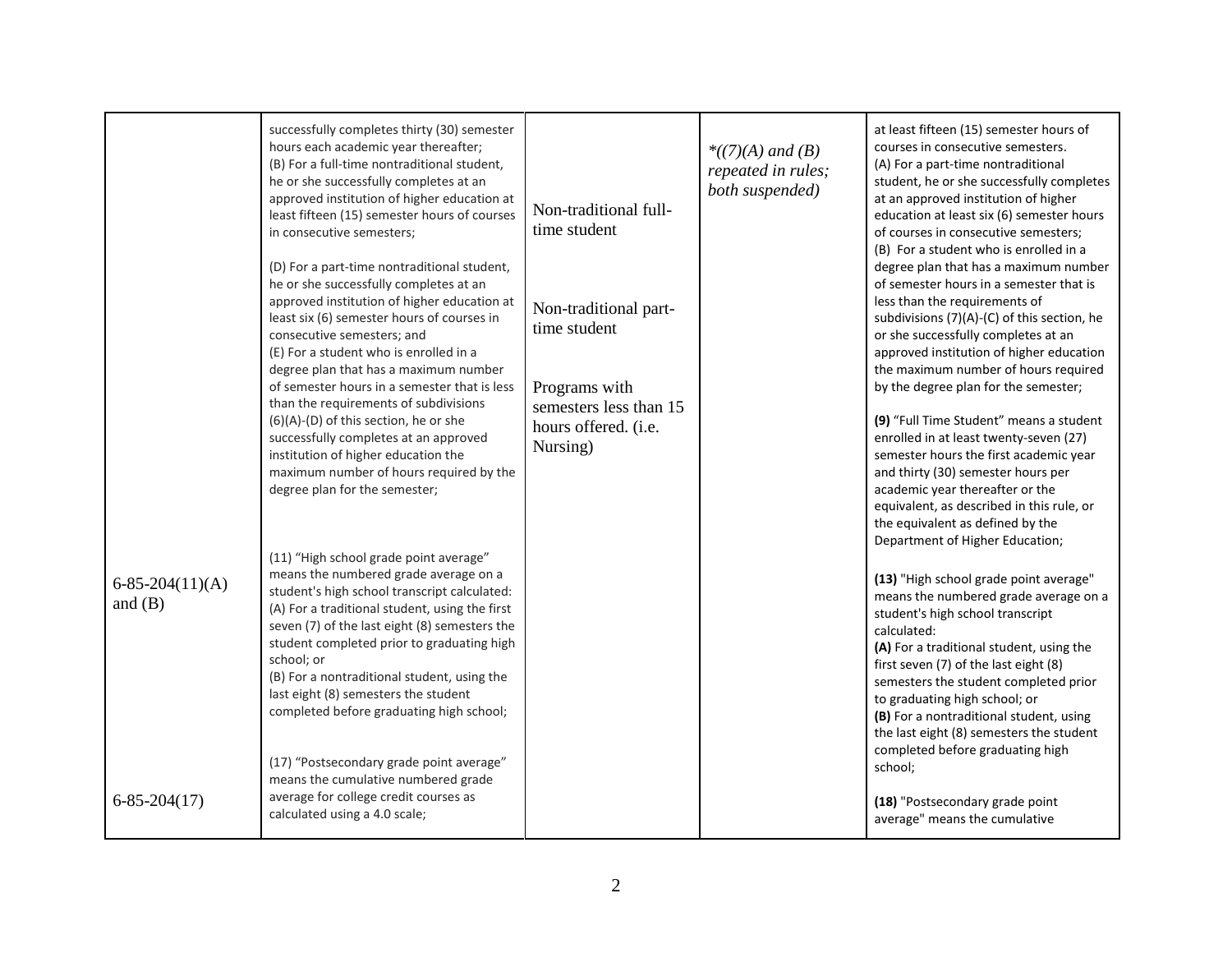| $6 - 85 - 204(21)$        | (21) "Semester" means one-half ( 1/2 ) of a<br>traditional academic year at an institution<br>of higher education, or an equivalent<br>approved by the Division of Higher<br>Education, in which a student enrolls for<br>not less than:<br>(A) Fifteen (15) credit hours as a full-time<br>student, except that in the first semester as<br>a first-time full-time freshman, a traditional<br>student shall enroll in not less than twelve<br>(12) credit hours; or<br>(B) Six (6) credit hours as a part-time<br>student;<br>(24) "Successfully completed" means that a | Full-time student<br>Part-time student | numbered grade average for college<br>credit courses as calculated using a 4.0<br>scale;<br>(22) "Semester" means one-half (1/2) of<br>a traditional academic year at an<br>institution of higher education, or an<br>equivalent approved by the Department<br>of Higher Education, in which a student<br>enrolls for not less than:<br>(A) Fifteen (15) credit hours as a full-time<br>student, except that in the first semester<br>as a first-time full-time freshman, a<br>traditional student shall enroll in not less<br>than twelve (12) credit hours; or<br>(B) Six (6) credit hours as a part-time<br>student; |
|---------------------------|---------------------------------------------------------------------------------------------------------------------------------------------------------------------------------------------------------------------------------------------------------------------------------------------------------------------------------------------------------------------------------------------------------------------------------------------------------------------------------------------------------------------------------------------------------------------------|----------------------------------------|-------------------------------------------------------------------------------------------------------------------------------------------------------------------------------------------------------------------------------------------------------------------------------------------------------------------------------------------------------------------------------------------------------------------------------------------------------------------------------------------------------------------------------------------------------------------------------------------------------------------------|
| $6 - 85 - 204(24)$        | student completed a course at an<br>institution of higher education and<br>received the equivalent of a minimum<br>letter grade of "D";                                                                                                                                                                                                                                                                                                                                                                                                                                   |                                        | (25) "Successfully completed" means that<br>a student completed a course at an<br>institution of higher education and<br>received the equivalent of a minimum<br>letter grade of "D";                                                                                                                                                                                                                                                                                                                                                                                                                                   |
| 6-85-206(3)(B) and<br>(C) | (B) A full-time student shall enroll in at<br>least twenty-seven (27) semester hours the<br>first academic year and thirty (30)<br>semester hours per academic year<br>thereafter or the equivalent, as described<br>in this subchapter, or the equivalent as<br>defined by the Division of Higher<br>Education.<br>(C) A part-time student shall complete at<br>least six (6) semester hours but less than<br>the minimum number of semester hours<br>for a full-time student, as defined by the<br>Division of Higher Education;                                        |                                        |                                                                                                                                                                                                                                                                                                                                                                                                                                                                                                                                                                                                                         |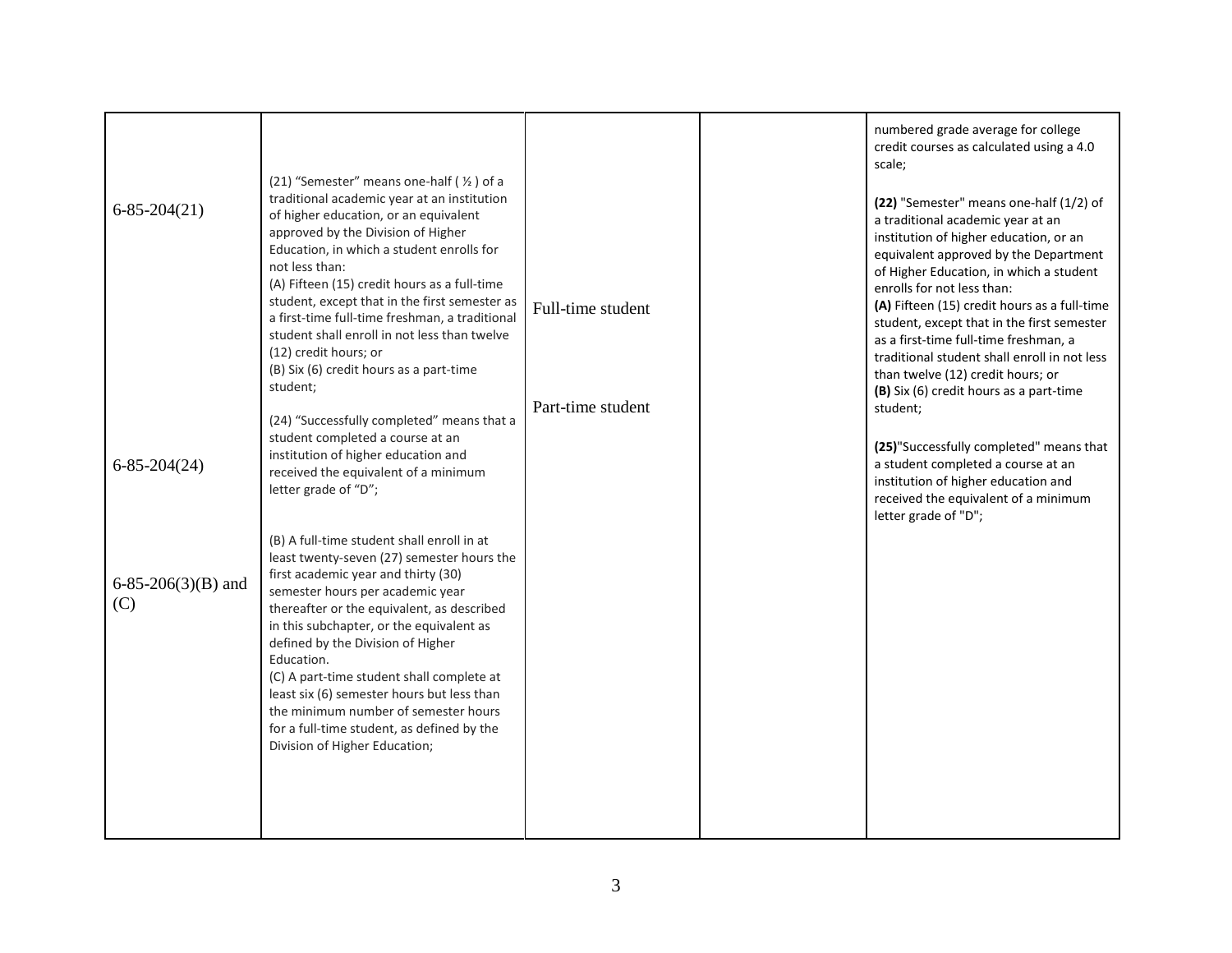| $6 - 85 - 207(4)$<br>$6 - 85 - 208(2)$ | (4) Meets the following criteria:<br>(A) Was enrolled at an institution of higher<br>education in the immediately preceding<br>academic year as a full-time, first-time<br>freshman;<br>(B) Did not receive a scholarship under this<br>subchapter as a full-time, first-time<br>freshman;<br>(C) Successfully completed at least twenty-<br>seven (27) semester hours of courses as a<br>full-time, first-time freshman; and<br>(D) Achieved a postsecondary grade point<br>average of at least 2.5 on a 4.0 scale as a<br>full-time, first-time freshman.<br>(2) If the applicant has been enrolled in an<br>approved institution of higher education,<br>has earned a postsecondary grade point<br>average of at least 2.5. | Traditional student (did<br>not receive scholarship<br>as full-time freshman)<br>Non-traditional student | <b>Additional Eligibility</b><br>Requirements for<br><b>Traditional Students:</b><br>(4)<br><b>Additional Eligibility</b><br>Requirements for a<br>Non-Traditional<br>Student: $(2)$ | 4) Meets the following criteria:<br>(A) Was enrolled at an institution of<br>higher education in the immediately<br>preceding academic year as a full-time,<br>first-time freshman;<br>(B) Did not receive a scholarship under<br>this subchapter as a full-time, first-time<br>freshman;<br>(C) Successfully completed at least<br>twenty-seven (27) semester hours of<br>courses as a full-time, first-time<br>freshman; and<br>(D) Achieved a postsecondary grade<br>point average of at least 2.5 on a 4.0<br>scale as a full-time, first-time freshman.<br>(2) If the applicant has been enrolled in<br>an approved institution of higher<br>education, has earned a postsecondary<br>grade point average of at least2.5. |
|----------------------------------------|--------------------------------------------------------------------------------------------------------------------------------------------------------------------------------------------------------------------------------------------------------------------------------------------------------------------------------------------------------------------------------------------------------------------------------------------------------------------------------------------------------------------------------------------------------------------------------------------------------------------------------------------------------------------------------------------------------------------------------|----------------------------------------------------------------------------------------------------------|--------------------------------------------------------------------------------------------------------------------------------------------------------------------------------------|--------------------------------------------------------------------------------------------------------------------------------------------------------------------------------------------------------------------------------------------------------------------------------------------------------------------------------------------------------------------------------------------------------------------------------------------------------------------------------------------------------------------------------------------------------------------------------------------------------------------------------------------------------------------------------------------------------------------------------|
|                                        |                                                                                                                                                                                                                                                                                                                                                                                                                                                                                                                                                                                                                                                                                                                                | <b>Arkansas Governor's Scholars Program</b>                                                              |                                                                                                                                                                                      |                                                                                                                                                                                                                                                                                                                                                                                                                                                                                                                                                                                                                                                                                                                                |
| $6 - 82 - 302(7)$                      | (7) "Full-time student" means a resident of<br>Arkansas who is in attendance at an<br>approved private or public institution and<br>who is enrolled in at least twelve (12)<br>credit hours the first semester and fifteen<br>(15) hours thereafter, or other reasonable<br>academic equivalent as defined by the<br>Division of Higher Education;                                                                                                                                                                                                                                                                                                                                                                             |                                                                                                          | Arkansas Governor's<br><b>Scholars Program</b><br>Policy:<br>Definitions: (9)                                                                                                        | (9) "Full-time student" means a resident<br>of Arkansas who is in attendance at an<br>approved private or public institution and<br>who is enrolled in at least twelve (12)<br>credit hours the first semester and<br>fifteen (15) hours thereafter, or other<br>reasonable academic equivalent as<br>defined by the department;                                                                                                                                                                                                                                                                                                                                                                                               |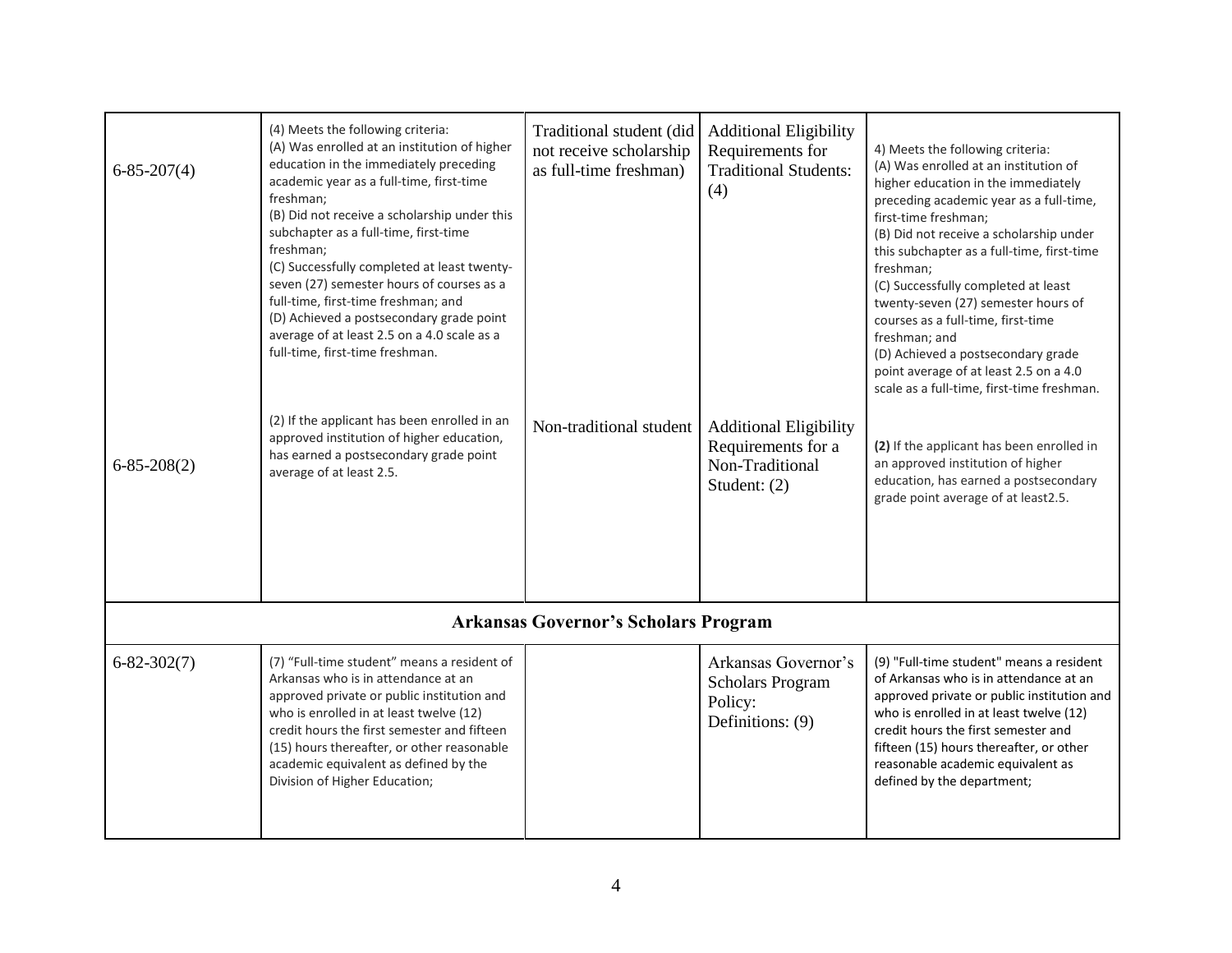| $6 - 82 - 311(c)(1) - (4)$ | (c) Provided sufficient funds are available, a<br>scholarship shall be awarded for one (1)<br>academic year and renewed annually for<br>three (3) additional academic years if the<br>following conditions for renewal are met:<br>(1) A student receiving a scholarship<br>under $§$ 6-82-312(a) maintains not less<br>than a 3.0 grade point average on a 4.0<br>scholastic grading scale;<br>(2) A student receiving a scholarship<br>under $6 - 82 - 312(b)$ maintains not less<br>than a 3.25 grade point average on a 4.0<br>scholastic grading scale;<br>(3) A recipient of a scholarship under $\S$ 6-<br>82-312(a) and (b) has successfully<br>completed a total of at least twenty-seven<br>(27) hours during the first full academic<br>year and, if applicable, a total of at least<br>thirty (30) hours per academic year<br>thereafter;<br>(4) A recipient of a scholarship under $\S$ 6-<br>82-312(a) and (b) has met any other<br>continuing eligibility criteria established by<br>the Division of Higher Education; and | Continued Eligibility:<br>(c)                | (c) Provided sufficient funds are<br>available, a scholarship shall be awarded<br>for one (1) academic year and renewed<br>annually for three (3) additional<br>academic years if the following<br>conditions for renewal are met:<br>(1) The student maintains not less than a<br>3.0 grade point average on a 4.0<br>scholastic grading scale;<br>(2) A student receiving a scholarship<br>under the Scholarship Amounts<br>subsection (a) maintains not less than a<br>3.25 grade point average on a 4.0<br>scholastic grading scale;<br>(3) The recipient has successfully<br>completed a total of at least twenty-<br>seven (27) hours during the first full<br>academic year and, if applicable, a total<br>of at least thirty (30) hours per academic<br>year thereafter; and<br>(4) The recipient has met any other<br>continuing eligibility criteria established<br>by the Department of Higher Education. |
|----------------------------|-------------------------------------------------------------------------------------------------------------------------------------------------------------------------------------------------------------------------------------------------------------------------------------------------------------------------------------------------------------------------------------------------------------------------------------------------------------------------------------------------------------------------------------------------------------------------------------------------------------------------------------------------------------------------------------------------------------------------------------------------------------------------------------------------------------------------------------------------------------------------------------------------------------------------------------------------------------------------------------------------------------------------------------------|----------------------------------------------|----------------------------------------------------------------------------------------------------------------------------------------------------------------------------------------------------------------------------------------------------------------------------------------------------------------------------------------------------------------------------------------------------------------------------------------------------------------------------------------------------------------------------------------------------------------------------------------------------------------------------------------------------------------------------------------------------------------------------------------------------------------------------------------------------------------------------------------------------------------------------------------------------------------------|
|                            |                                                                                                                                                                                                                                                                                                                                                                                                                                                                                                                                                                                                                                                                                                                                                                                                                                                                                                                                                                                                                                           | Scholarship Payment<br>Policies: $(d)(1)(A)$ | (d) Cancellation of Governor's<br>Distinguished Scholar Award<br>(1) The Governor's Scholars Award and<br>the Governor's Distinguished Scholar<br>Award shall be terminated for any one of<br>the following reasons:<br>(a) Failure to maintain a minimum 3.0<br>cumulative college grade point average<br>(Governor's Scholars) or a minimum 3.25<br>cumulative college grade point average<br>(Governor's Distinguished Scholars) on a<br>4.0 scale and successfully complete and<br>pass a minimum of at least twenty-seven<br>(27) credit hours the first academic year                                                                                                                                                                                                                                                                                                                                          |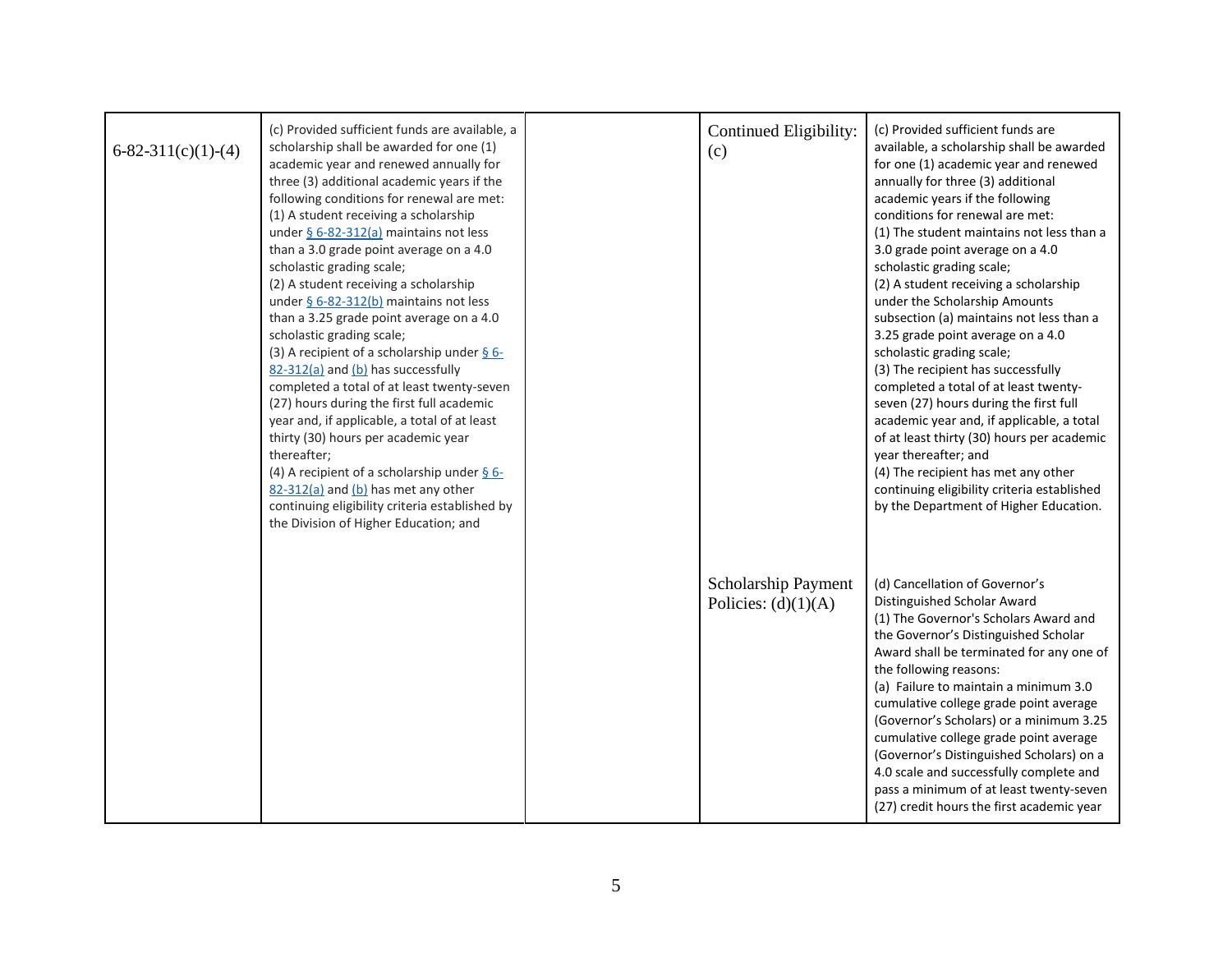|                                                               |                                                                                                                                                                                                                                                                                                                                                                                                                                                                                                                                                                                                |  |                                                                                                                                                  | and thirty (30) hours each academic year<br>thereafter;                                                                                                                                                                                                                                                                                                                                                                                                                                                                                                                                                       |  |
|---------------------------------------------------------------|------------------------------------------------------------------------------------------------------------------------------------------------------------------------------------------------------------------------------------------------------------------------------------------------------------------------------------------------------------------------------------------------------------------------------------------------------------------------------------------------------------------------------------------------------------------------------------------------|--|--------------------------------------------------------------------------------------------------------------------------------------------------|---------------------------------------------------------------------------------------------------------------------------------------------------------------------------------------------------------------------------------------------------------------------------------------------------------------------------------------------------------------------------------------------------------------------------------------------------------------------------------------------------------------------------------------------------------------------------------------------------------------|--|
| <b>Arkansas Future Grant</b>                                  |                                                                                                                                                                                                                                                                                                                                                                                                                                                                                                                                                                                                |  |                                                                                                                                                  |                                                                                                                                                                                                                                                                                                                                                                                                                                                                                                                                                                                                               |  |
| 6-82-1802(c)(3) and<br>(4)                                    | (c) A student may continue to be eligible<br>until the student has:<br>(3) Failed to maintain satisfactory academic<br>progress, as determined by the approved<br>institution of higher education in which the<br>student is enrolled; or<br>(4) Failed to complete the mentoring or<br>community service requirements under §<br>6-82-1804.                                                                                                                                                                                                                                                   |  | <b>Arkansas Future</b><br><b>Grant Program Rules</b><br>and Regulations:<br><b>Continuing Eligibility</b><br>Requirements: $(a)(3)$<br>and $(4)$ | (a) A student may continue to be eligible<br>until the student has:<br>(3) Failed to maintain satisfactory<br>academic progress, as determined by the<br>approved institution of higher education<br>in which the student is enrolled; or<br>(4) Failed to complete the mentoring or<br>community service requirements under<br>the Grant Recipient Responsibilities<br>section of this rule.                                                                                                                                                                                                                 |  |
| $6-82-1804(a)(1)(A)$<br>and $(2)(A)$ and $(C)$                | (a) A student who receives an Arkansas<br>Future Grant shall enter into a written<br>agreement with the Division of Higher<br>Education to:<br>(1)(A) Receive monthly mentoring from a<br>mentor from an organization determined<br>by the Division of Higher Education.<br>(2)(A) Complete at least ten (10) hours of<br>community service each semester the<br>student receives a grant.<br>(C) A student shall certify his or her<br>community service to the approved<br>institution of higher education by the last<br>regular day of the semester the student<br>received the grant; and |  | <b>Grant Recipient</b><br>Responsibilities:<br>$(a)(1)(A)$ and $(2)(A)$<br>and $(C)$                                                             | (a) A student who receives an Arkansas<br>Future Grant shall enter into a written<br>agreement with the Department of<br><b>Higher Education to:</b><br>(1)(A) Receive monthly mentoring from a<br>mentor from an organization determined<br>by the Department of Higher Education.<br>(2)(A) Complete at least fifteen (15)<br>hours of community service each<br>semester the student receives a grant.<br>(C) A student shall certify his or her<br>community service to the approved<br>institution of higher education by the last<br>regular day of the semester the student<br>received the grant; and |  |
| <b>Children of Law Enforcement Officers "LEO" Scholarship</b> |                                                                                                                                                                                                                                                                                                                                                                                                                                                                                                                                                                                                |  |                                                                                                                                                  |                                                                                                                                                                                                                                                                                                                                                                                                                                                                                                                                                                                                               |  |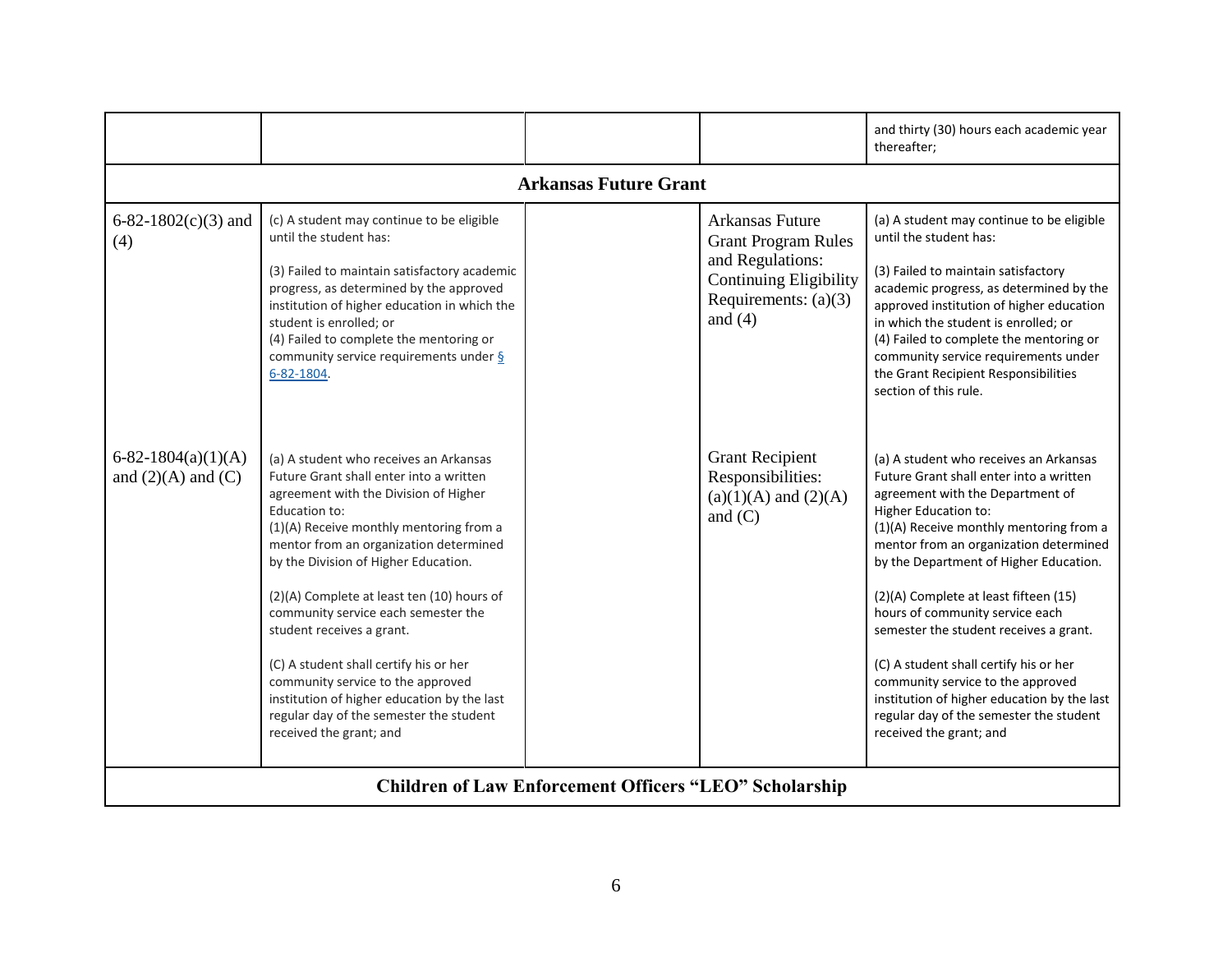| 6-82-507                     | To retain eligibility for a scholarship benefit<br>under this subchapter, a recipient shall:<br>(1) Maintain a minimum of a 2.0 grade<br>point average on a 4.0 scholastic grading<br>scale; and<br>(2) Meet any other continuing eligibility<br>criteria established by the Division of<br>Higher Education.                                                                                                                                                                                                                                                                                                                                                                                                                                                                                                                                                                                                        |                                        | Law Enforcement<br>Officers' Dependents<br>Scholarship Program<br>Rules:<br>Rule $2$ – Scholarship<br>Eligibility Criteria:<br>III. Continued<br>Eligibility                        | The scholarship will be awarded for one<br>academic year and renewed annually up<br>to three years (for a total of 8 semesters)<br>so long as the student maintains a<br>minimum of a 2.0 grade point average on<br>a 4.0 scale and satisfactory progress<br>toward a degree as defined by the<br>institution.                                                                                                                                                                                                                                                                                                                                                                                                                                                                                                                                                                                                          |
|------------------------------|----------------------------------------------------------------------------------------------------------------------------------------------------------------------------------------------------------------------------------------------------------------------------------------------------------------------------------------------------------------------------------------------------------------------------------------------------------------------------------------------------------------------------------------------------------------------------------------------------------------------------------------------------------------------------------------------------------------------------------------------------------------------------------------------------------------------------------------------------------------------------------------------------------------------|----------------------------------------|-------------------------------------------------------------------------------------------------------------------------------------------------------------------------------------|-------------------------------------------------------------------------------------------------------------------------------------------------------------------------------------------------------------------------------------------------------------------------------------------------------------------------------------------------------------------------------------------------------------------------------------------------------------------------------------------------------------------------------------------------------------------------------------------------------------------------------------------------------------------------------------------------------------------------------------------------------------------------------------------------------------------------------------------------------------------------------------------------------------------------|
|                              |                                                                                                                                                                                                                                                                                                                                                                                                                                                                                                                                                                                                                                                                                                                                                                                                                                                                                                                      | <b>Military Dependents Scholarship</b> |                                                                                                                                                                                     |                                                                                                                                                                                                                                                                                                                                                                                                                                                                                                                                                                                                                                                                                                                                                                                                                                                                                                                         |
| 6-82-601 $(d)(1)$ and<br>(f) | (d)(1) Except as provided under subdivision<br>(d)(2) of this section, a dependent of a<br>disabled veteran, a prisoner of war, or a<br>person declared to be missing in action or<br>killed in action, or a person killed on<br>ordnance delivery as defined by the<br>provisions of this section, upon his or her<br>being accepted for enrollment into any<br>state-supported institution of higher<br>education in the State of Arkansas, shall be<br>allowed to obtain a bachelor's degree for<br>so long as he or she is eligible with state<br>assistance for tuition, fees, or other<br>charges as provided under this subsection<br>(d).<br>(f) An eligible recipient shall receive a<br>scholarship for one (1) academic year,<br>renewable for up to three (3) additional<br>academic years if the recipient meets<br>continuing eligibility criteria established by<br>the Division of Higher Education. |                                        | <b>Military Dependents</b><br>Scholarship Program<br>Policy:<br>Rule 2 – Scholarship<br>Eligibility Criteria:<br>III. Continued<br>Eligibility<br>Rule $8 - Program$<br>Definitions | An eligible recipient shall receive a<br>scholarship for one (1) academic year,<br>renewable for up to three (3) additional<br>academic years if the recipient meets the<br>following continuing eligibility criteria<br>established by ADHE:<br>1. The student must maintain a<br>cumulative grade point average of at<br>least 2.0 on a 4.0 scale.<br>2. The student is making satisfactory<br>progress toward a degree or certificate of<br>completion;<br>3. The student is enrolled in at least<br>twelve semester hours or the equivalent<br>per semester and completes 24 semester<br>hours, or the equivalent, per academic<br>year.<br>Full-time Student: An undergraduate<br>student enrolled in at least twelve (12)<br>semester credit hours, or its equivalent,<br>per semester.<br>Satisfactory Progress: Undergraduate<br>students must maintain a cumulative<br>college grade point average of at least |